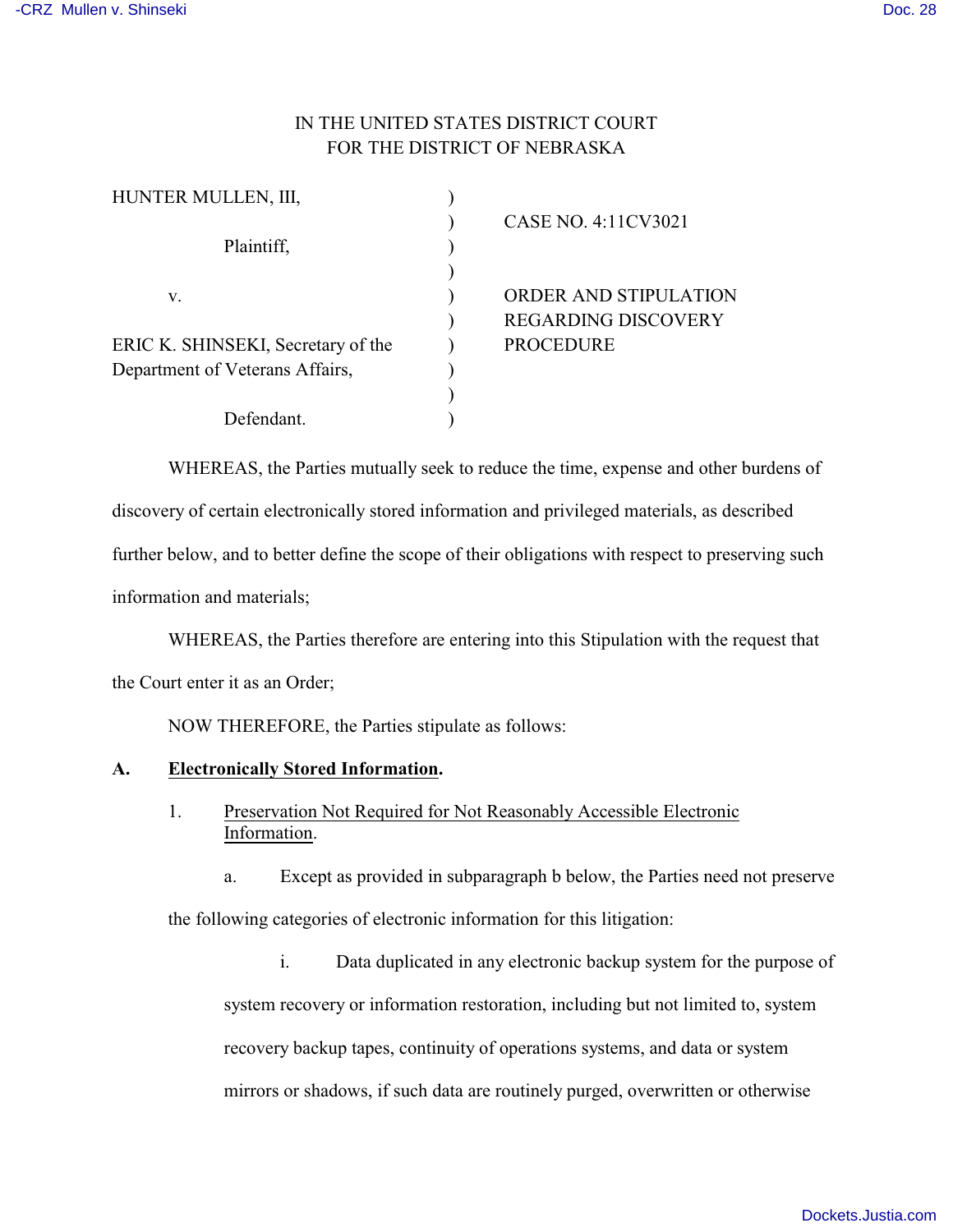made not reasonably accessible in accordance with an established routine system maintenance policy, including backup tapes stored at the Hines, Illinois, VA Data Center;

ii. Voicemail messages, except the Government will preserve any voicemails VA employee Deborah Carlson may have regarding Plaintiff or his case;

iii. Instant messages such as messages sent on AOL Instant Messenger or Microsoft Communicator, except the Government will preserve any instant messages VA employee Deborah Carlson may have regarding Plaintiff or his case;

iv. Text messages, such as cell phone to cell phone SMS messages, except the Government will preserve any text messages VA employee Deborah Carlson may have regarding Plaintiff or his case;

v. Electronic mail sent to or from a Personal Digital Assistant or smartphone (e.g., BlackBerry Handheld) provided that a copy of such mail is routinely saved elsewhere;

vi. Other electronic data stored on a Personal Digital Assistant or smartphone, such as calendar or contract data or notes, provided that a copy of such information is routinely saved elsewhere;

vii. Logs of calls made from cellular phones;

viii. Deleted computer files, whether fragmented or whole;

ix. Temporary or cache files, including internet history, web browser cache and cookie files, wherever located;

2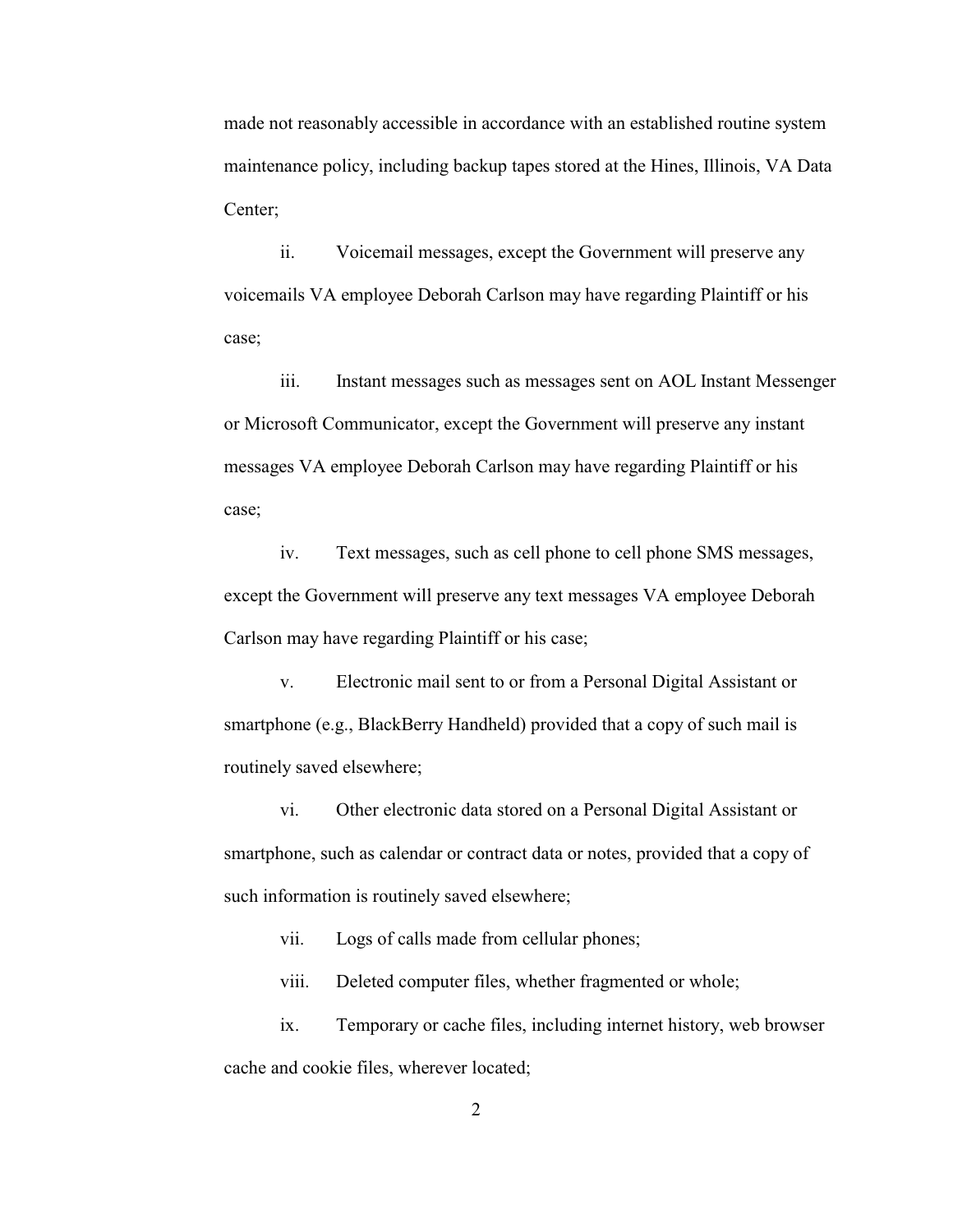x. Server, system or network logs;

xi. Electronic data temporarily stored by scientific equipment or attached devices, provided that the data that is ordinarily preserved as part of a laboratory report is, in fact, preserved in its ordinary location and form, and

xii. Individual VA Patient medical records on the Veterans Health Information Systems & Technology Architecture (VISTA) database.

b. Notwithstanding subparagraph a. above, if on the date of this agreement either Party has a policy established by management that results in the routine preservation of any of the categories of information identified in subparagraph a, such Party shall continue to preserve such information in accordance with its policy. However, the Parties shall have no obligation, in response to general discovery requests, to search for, produce, or create privilege logs for electronically stored information covered by this subparagraph b.

2. Obligations Related to "Draft" Documents and "Non-Identical" Documents. For the purposes of preserving potentially discoverable material in this litigation, and for purposes of discovery in this litigation, a "draft" document, regardless of whether it is in an electronic or hard copy form, shall mean, "a preliminary version of a document that has been shared by the author with another person (by email, print, or otherwise) or that the author no longer intends to finalize or to share with another person." In addition, a "non-identical" document is one that shows at least one facial change such as the inclusion of highlights, underlining, marginalia, total pages, attachments, markings, revisions, or the inclusion of tracked changes. The Parties need not preserve for discovery a document before and after every change made to it, so long as "draft" documents, as defined by this paragraph, are preserved. A document that is identical on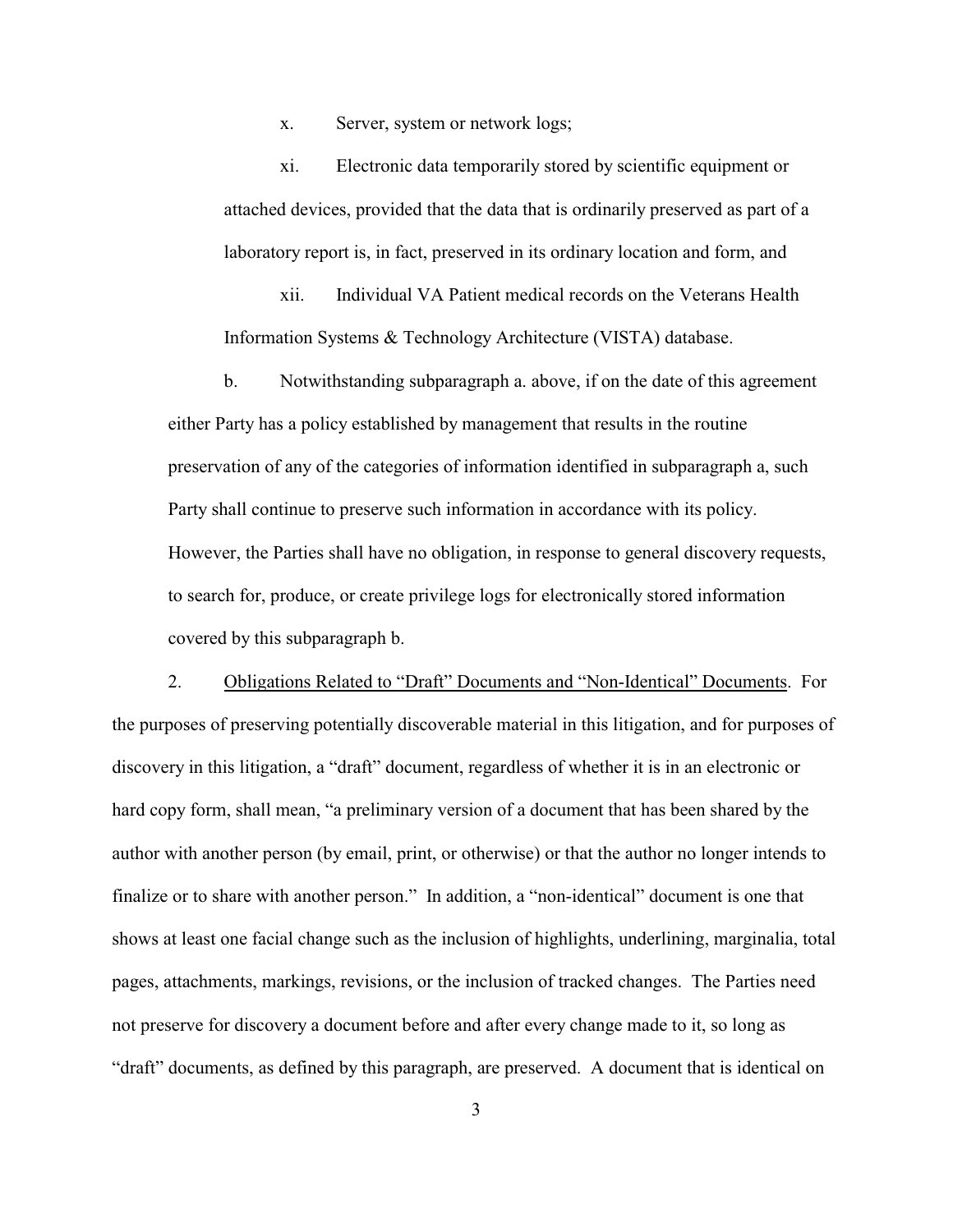its face to another document, but has small detectable differences in the metadata, shall be considered an identical copy.

3. No Discovery of Material Not Required To Be Preserved. The Parties will not seek discovery of items that need not be preserved pursuant to paragraphs A.1-2 above. If any discovery request is susceptible of a construction which calls for the production of items that need not be preserved pursuant to paragraphs A.1-2, such items need not be provided or identified on a privilege log pursuant to Fed. R. Civ. P. 26(b)(5). The parties further agree that individual VA patient medical records on the VISTA database are not subject to discovery, other than those documents contained in hard copy with redactions, in agency files.

4. Preservation Does Not Affect Discoverability or Claims of Privilege. By preserving information for the purpose of this litigation, the Parties are not conceding that such material is discoverable, nor are they waiving any claim of privilege. Except as otherwise provided in paragraphs A.1.b and A.2, nothing in this Stipulation shall alter the obligations of the Parties to provide a privilege log for material withheld under a claim of privilege.

5. Format for Production: The Parties stipulate to the following methods of production:

a. Paper documents: At the Producing Party's discretion, documents maintained in paper format may be produced on paper or may be produced as independent, text searchable (scanned at 300 dpi), multi-page PDF files and produced on  $CD-ROM<sup>1</sup>$ , DVD-ROM, USB Thumb drive, or external hard drive. Whether produced in hard copy or as PDF files, each page shall be branded with a unique Bates number, which

CD-ROMs need to be formatted using ISO 9660 specifications (not *"packet burn" or* <sup>1</sup> *"drag to disk"* format).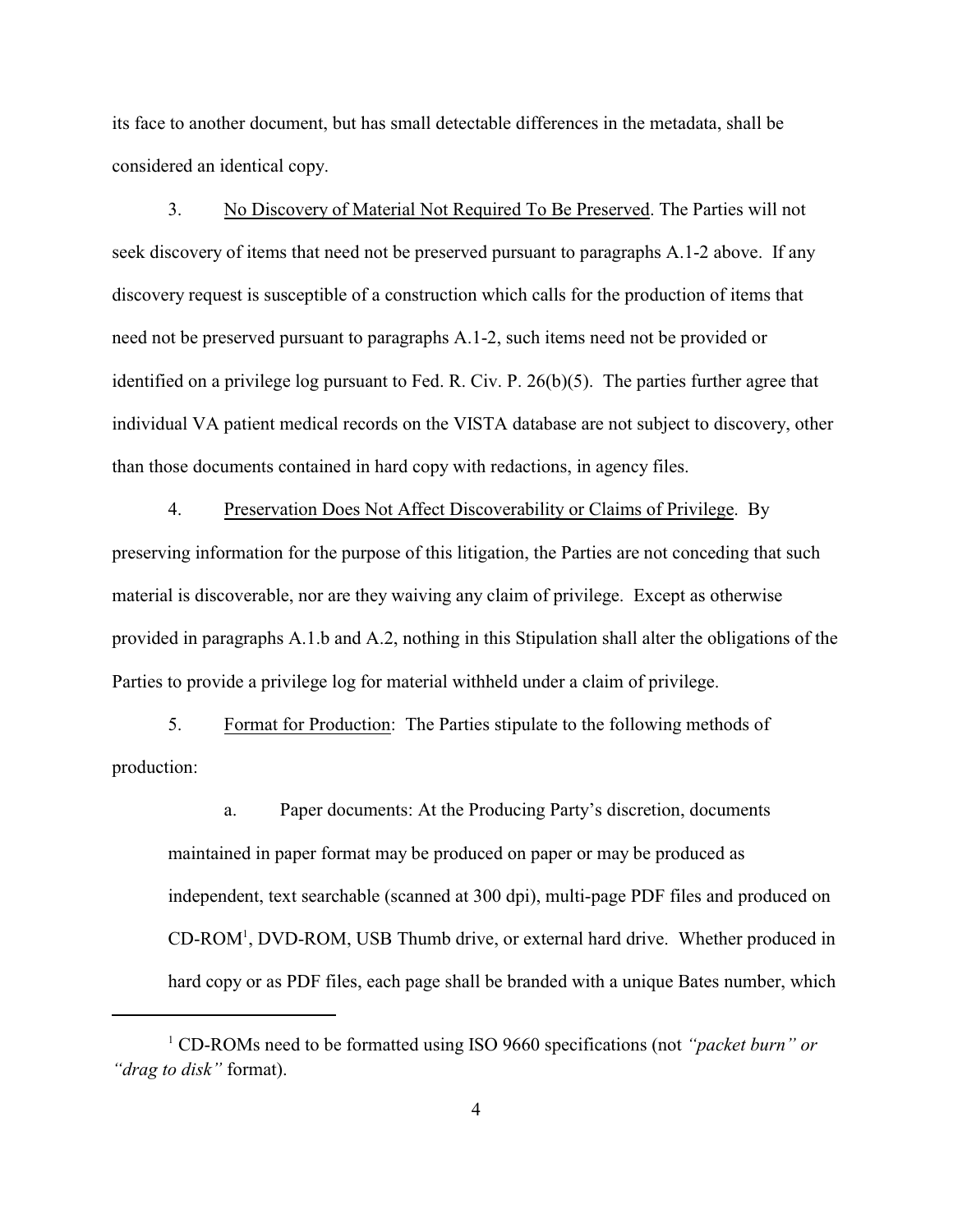shall not be an overlay of the image.

b. At the producing party's discretion, word processing files (i.e. Word or WordPerfect) will be produced in native file format or converted to multi-page PDF files and produced consistent with the specifications in paragraph A.5.a;

c. E-mail and attachments maintained electronically should be produced in Outlook .PST file format, Outlook .MSG file format, Lotus Notes .NFS file format, or ASCII text file format. Alternatively, e-mail and attachments may be electronically converted to multi-page PDF files and produced consistent with the specification in paragraph A.5.a, preserving the following data fields: To, From, CC, BCC, Subject, Date, Time and Body. If not produced in native format, attachments shall be processed as separate documents and follow the original e-mail in sequence;

d. Excel or other spreadsheets, Access databases, and digital photographs will be produced in native file format in a separate folder on the production media;

e. Embedded files shall be treated as though they were separate files;

f. The Parties will meet and confer concerning production of other items, if any, including databases (other than Access), CAD drawings, GIS data, videos, etc.; and

g. Defendant shall have the custodians of electronically stored information (ESI) self-collect their emails and other requested documents regarding this case, with the support of IT staff as needed. The parties agree that collection of e-mails maintained in Outlook by "drag and drop" to a .PST data file is sufficient.

6. Other Preservation Obligations Not Affected. Nothing in this agreement shall affect any other obligations of the Parties to preserve documents or information for other purposes, such as pursuant to court order, administrative order, statute, or in response to other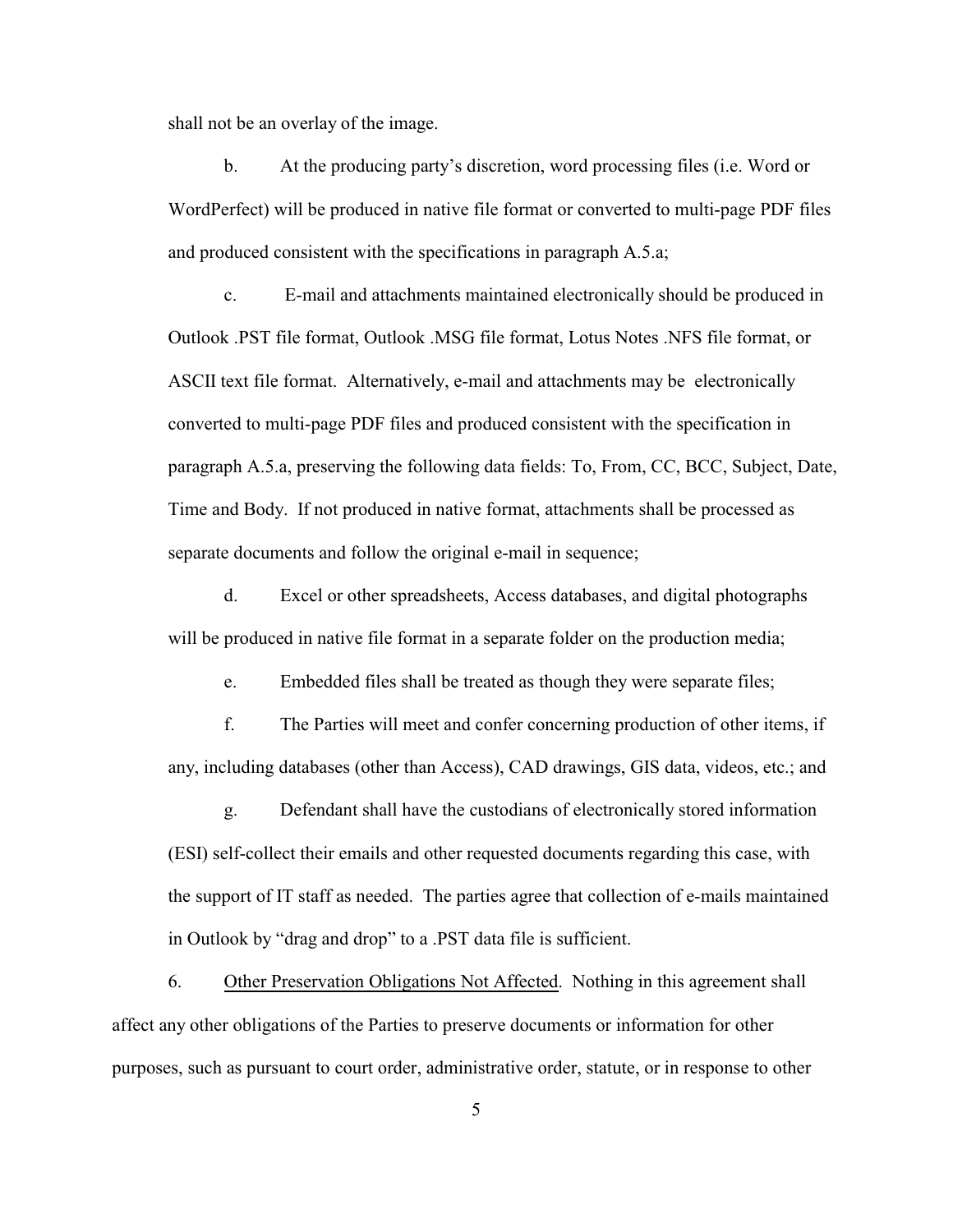anticipated litigation.

7. Meet and Confer Requirement. Before filing any motion with the Court regarding electronic discovery or evidence, the Parties will meet and confer in a good faith attempt to resolve such disputes.

## **B. Protection of Privileges.**

1. The Parties agree that this Stipulation and Order from the Court invokes the protections afforded by Rule 502 of the Federal Rules of Evidence.

2. The prosecution and defense of this action will require each Party to review and to disclose large quantities of information and documents, including electronically stored information, through the discovery process. As a result, record-by-record preproduction privilege may impose an undue burden on the Parties' resources.

3. Each Party shall examine the files containing documents to be produced and shall screen documents for privilege. Such examination shall be performed with due regard for the likelihood that the files contain privileged documents, but may rely on sampling or electronic searching.

4. If a producing Party determines that it has produced a document upon which it wishes to make a claim of privilege, the producing Party shall within 14 days of such determination give all counsel of record notice of the claim of privilege. The notice shall identify the document(s) that is (are) privileged and the date the document(s) was (were) produced. If the producing Party claims that only a portion of the document is privileged, the producing Party shall provide, along with the notice of the claim of privilege, a new copy of the document with the allegedly privileged portions redacted.

5. A receiving Party is under a good-faith obligation to notify the producing Party

6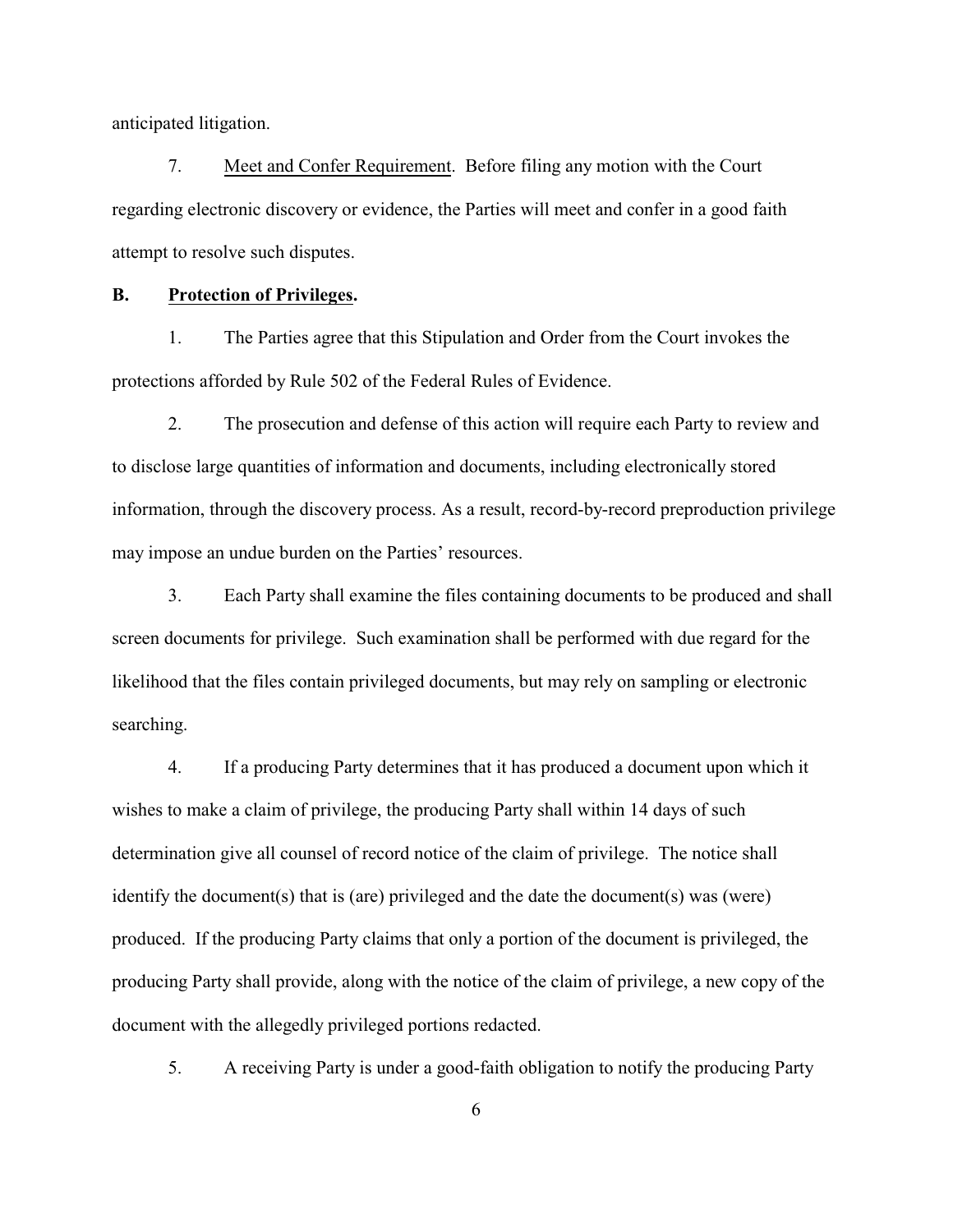upon identification of a document which appears on its face or in light of facts known to the receiving Party to be potentially privileged. Such notification shall not waive the receiving Party's ability to subsequently challenge any assertion of privilege with respect to the identified document. The producing Party shall provide notice under paragraph B.4 above within five (5) business days of notification of production of a potentially privileged document by the receiving Party if the producing Party believes the document to be privileged.

6. Upon receiving notice of a claim of privilege on a produced document, the receiving Party must, in accordance with Fed. R. Civ. P. 26(b)(5)(B), promptly sequester the specified information and any copies it has and may not use or disclose the information, except as provided by Fed. R. Civ. P.  $26(b)(5)(B)$ , until the claim is resolved. If the receiving Party disclosed the information before being notified, it must take reasonable steps to prevent further use of such information until the claim is resolved. The Parties will follow the procedure described in Fed. R. Civ. P. 26(b)(5)(B) for documents produced in this litigation regardless of whether the producing Party asserts its claim of privilege during or after this litigation.

7. Pursuant to Federal Rule of Evidence 502(d), the disclosure of privileged information or documents in discovery conducted in this litigation consistent with the terms of this order shall not waive the claim of privilege or protection in any other federal or state proceeding.

**C. Privileged Materials of the Offices of Counsel.** The Parties agree that, in response to discovery requests, the Parties need not search for and produce, nor create a privilege log for, any privileged material which is generated by or sent to an attorney, paralegal, or other employee of the offices of the U.S. Department of Justice or the law firm of Perry, Guthery, Haase & Gessford, P.C., L.L.O.

7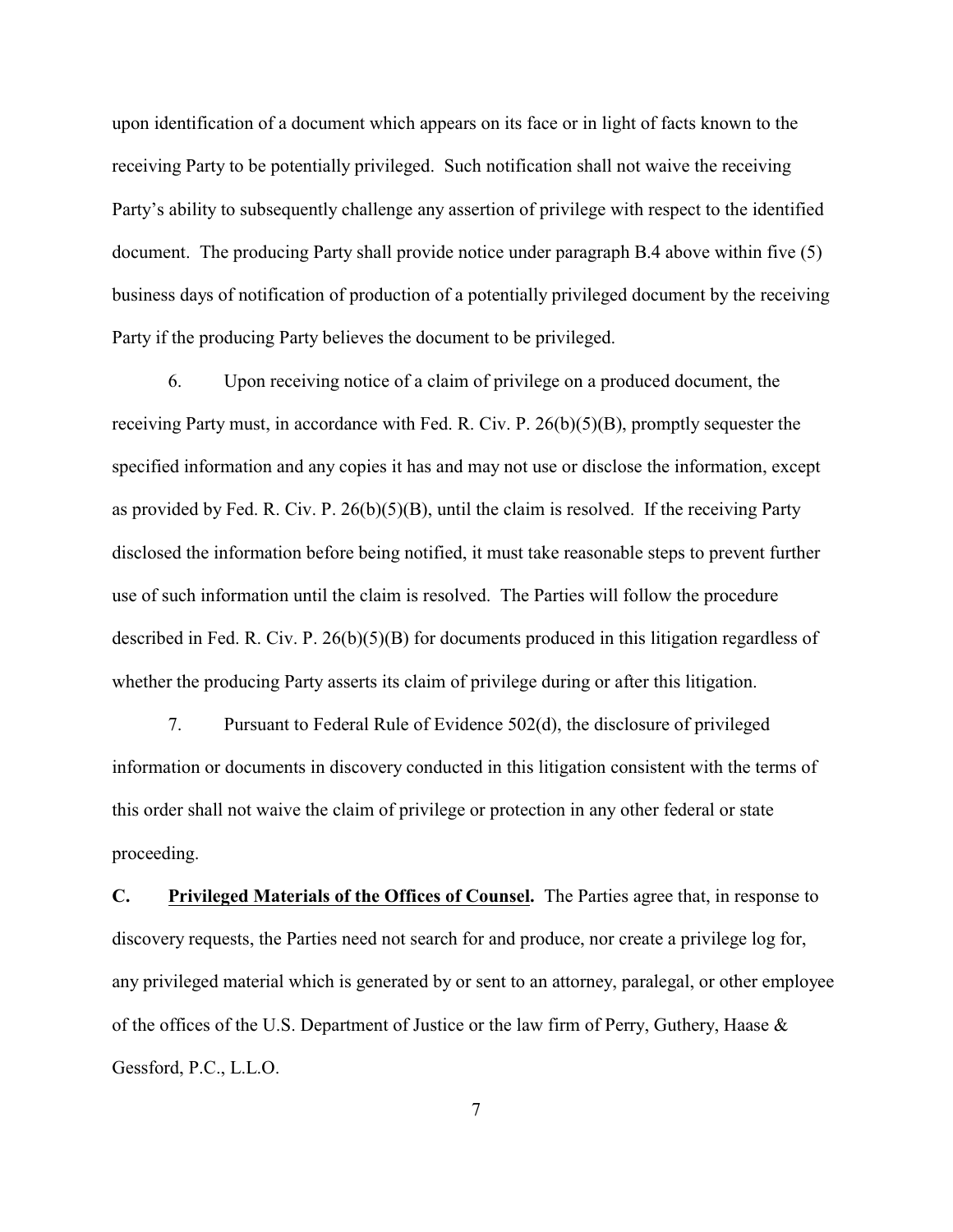**D. Costs of Document Production.** Each Party shall bear the costs of producing its own documents required under Fed. R. Civ. P. 26(a). The parties will consult and, if appropriate, seek an order from the Court, regarding costs of producing documents in response to a Party seeking discovery under Fed. R. Civ. P. 26(b), 30(b)(2)(subpoena duces tecum) and 34 (request for production). This does not preclude a party from seeking costs as allowed under NECivR 54.1 and the "Bill of Costs Handbook" after judgment.

## **E. Expert Discovery.**

The Parties shall bear the costs of their own testifying experts in responding to discovery, and not require the Party seeking discovery to pay the other Party's testifying expert any fee for the time spent in responding to discovery, with two exceptions. The first exception is that the Party seeking a deposition of the other Party's testifying expert shall pay the expert's costs of such a deposition (excluding preparation time). The second exception is that a party may seek costs as allowed under NECivR 54.1 and the "Bill of Costs Handbook" after judgment.

HUNTER MULLEN, III, Plaintiff

- BY: PERRY, GUTHERY, HAASE & GESSFORD, P.C., L.L.O.
- BY: s/ Corey L. Stull Corey L. Stull, NE Bar # 21336 233 South 13th Street, Suite 1400 Lincoln, NE 68508 Tel: (402) 476-9200 Fax: (402) 476-0094 E-mail: cstull@perrylawfirm.com

ERIC K. SHINSEKI, Secretary of the United States Department of Veterans Affairs, Defendant,

- By: DEBORAH R. GILG United States Attorney District of Nebraska
- And: s/ Lynnett M. Wagner LYNNETT M. WAGNER, #21606 Assistant U.S. Attorney 1620 Dodge Street, Suite 1400 Omaha, NE 68102-1506 Tel: (402) 661-3700 Fax: (402) 661-3081 E-mail: lynnett.m.wagner@usdoj.gov